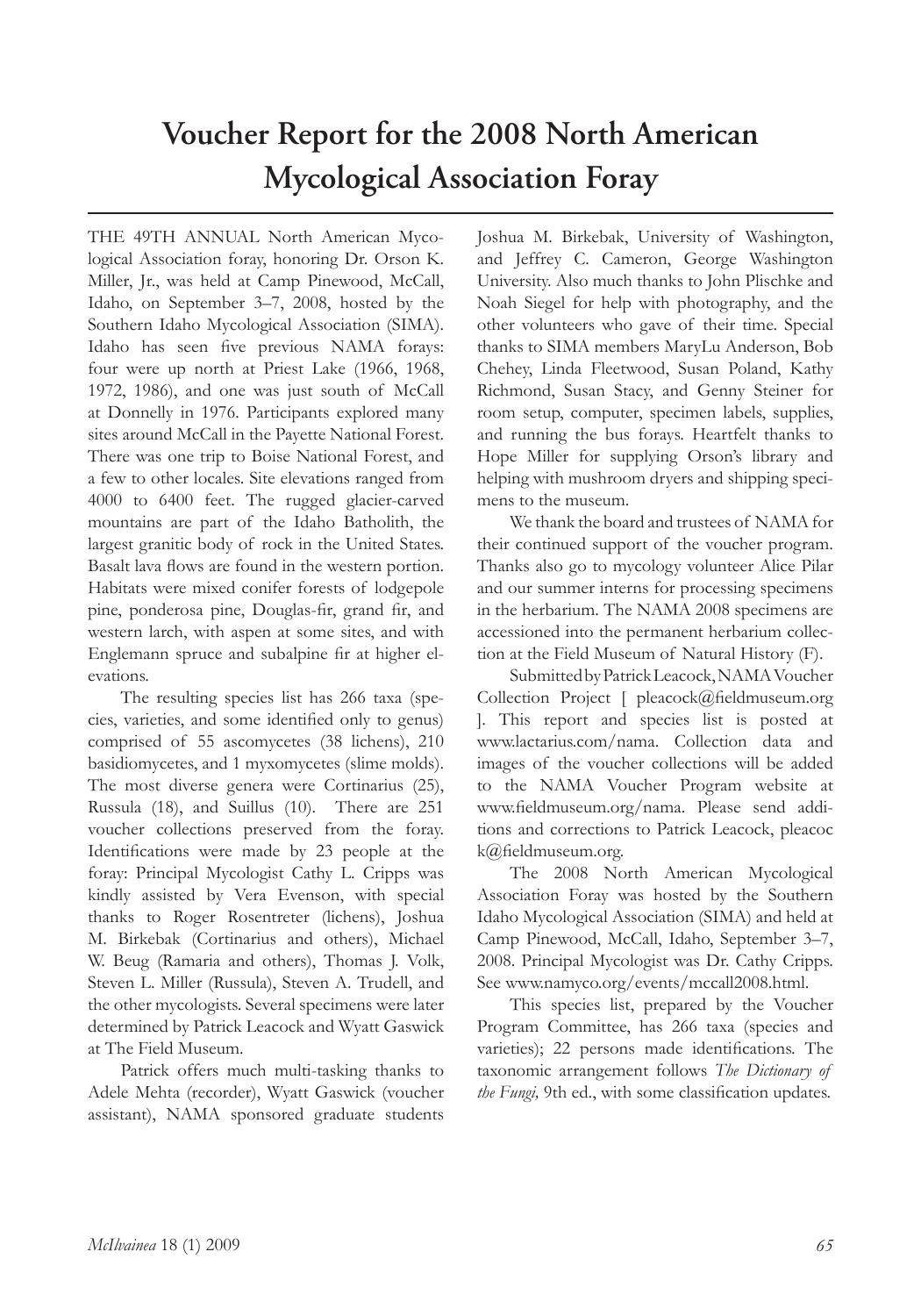*Family Species* KINGDOM FUNG *Phylum Order Family Species Kingdom Fungi Ascomycota Agyriales (lichens in part) Agyriaceae Placynthiella oligotropha \* Placynthiella sp. \* Erysiphales Erysiphaceae Erysiphe polygoni Erysiphe sordida (Golovinomyces sordidus) Erysiphe trifolii Podosphaera fusca Podosphaera pannosa Eurotiales Elaphomycetaceae Elaphomyces granulatus Helotiales Helotiaceae Bisporella citrina Hyaloscyphaceae Lachnellula sp. Hypocreales Hypocreaceae Hypomyces armeniacus Lecanorales (lichens in part) Cladoniaceae Cladonia cariosa Cladonia chlorophaea Cladonia cornuta Cladonia fimbriata \* Cladonia pyxidata Cladonia sulphurina Lecanoraceae Lecanora sp. Parmeliaceae Alectoria sarmentosa subsp. sarmentosa Bryoria fremontii Bryoria fuscescens \* Bryoria pseudofuscescens Hypogymnia imshaugii Hypogymnia tubulosa Kaernefeltia merrillii (Cetraria) \**

*Phylum Order*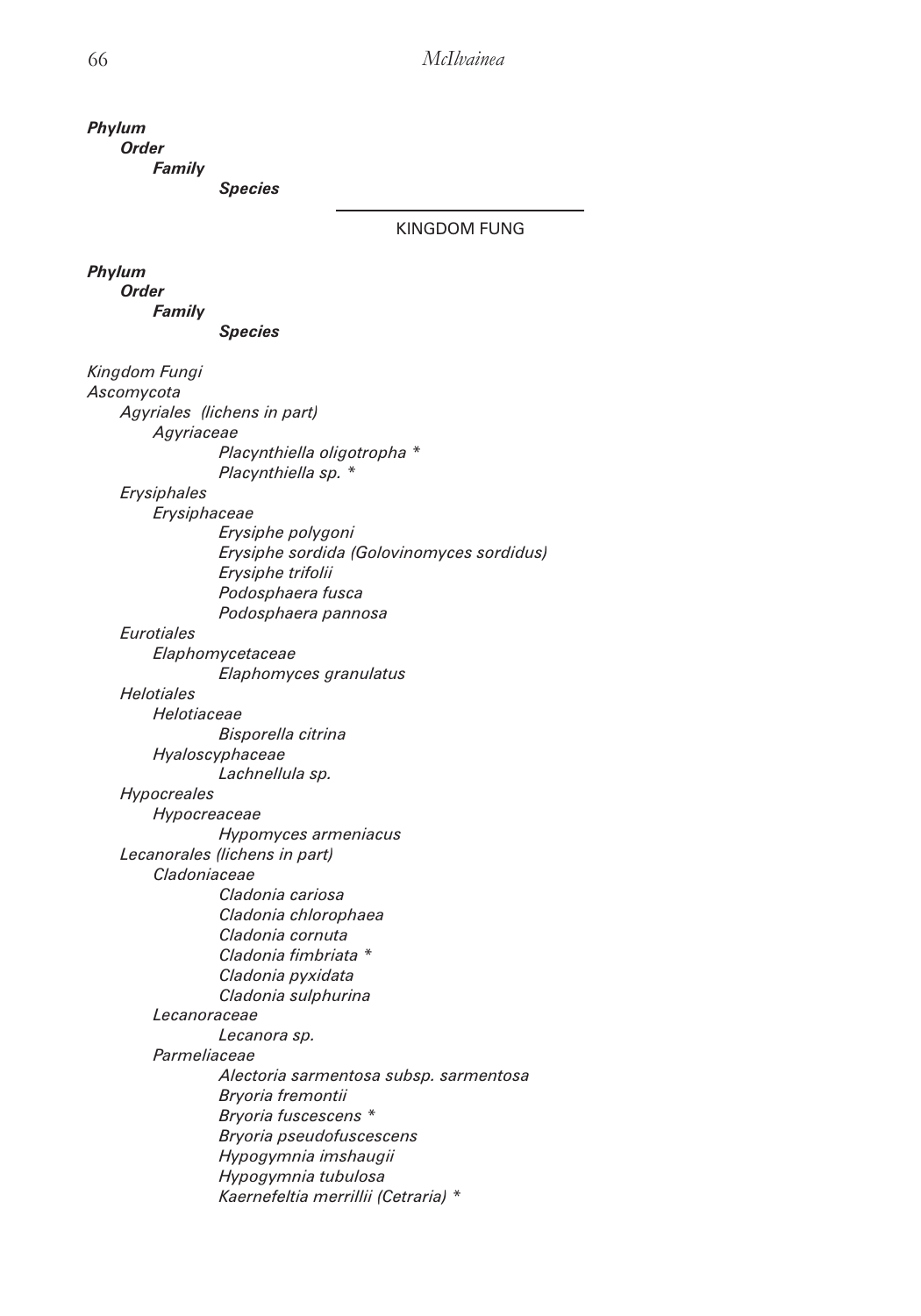*Letharia columbiana \* Letharia vulpina Melanohalea cf. multispora (Melanelia) Nodobryoria abbreviata \* Parmelia saxatilis \* Parmelia sulcata Parmeliopsis ambigua Platismatia glauca Tuckermannopsis chlorophylla (Cetraria) Tuckermannopsis orbata (Cetraria) Tuckermannopsis platyphylla (Cetraria) \* Usnea lapponica Vulpicida canadensis (Cetraria) \* Peltigerales (lichens in part) Collemataceae Leptogium lichenoides \* Massalongiaceae Massalongia carnosa \* Peltigeraceae Peltigera britannica Peltigera rufescens Peltigera venosa Placynthiaceae Polychidium muscicola \* Pezizales Discinaceae Gyromitra infula Pseudorhizina californica (Gyromitra) Helvellaceae Helvella crispa Helvella lacunosa Pezizaceae Peziza cf. badia Peziza repanda \* Pyronemataceae Scutellinia kerguelensis Taphrinales Taphrinaceae Taphrina alni Teloschistales (lichens in part) Teloschistaceae Caloplaca jungermanniae \* Xanthomendoza fulva (Xanthoria fulva) Xanthoria polycarpa \* Basidiomycota Agaricales Agaricaceae Agaricus albolutescens Agaricus campestris var. campestris Endoptychum depressum Bolbitiaceae Agrocybe pediades Hebeloma crustuliniforme Hebeloma mesophaeum*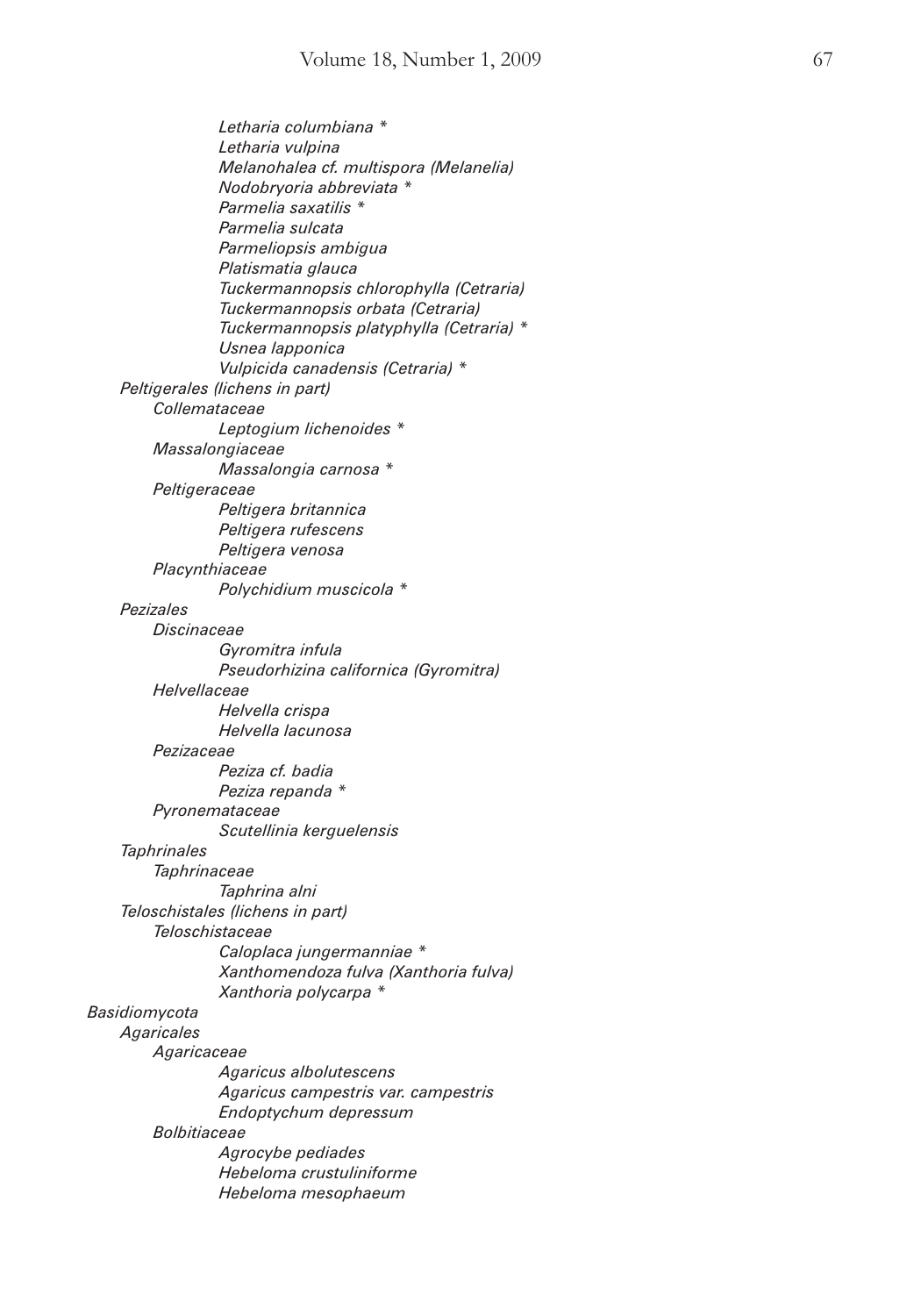*Hebeloma cf. sinapizans Hebeloma subg. denudata Panaeolus semiovatus var. semiovatus (Anellaria semiovata) Coprinaceae Coprinellus micaceus Coprinus comatus Cortinariaceae Cortinarius cf. callochrous Cortinarius cf. cinnabarinus group Cortinarius cf. clandestinus Cortinarius cf. crassus \* Cortinarius croceus Cortinarius cyanites Cortinarius cylindripes (Cortinarius mucigenus) Cortinarius cf. elegantior Cortinarius flexipes complex (C. paleaceus) Cortinarius cf. fulvo-ochrascens Cortinarius cf. glaucopus Cortinarius cf. laetus Cortinarius cf. latus Cortinarius cf. lilacinopes \* Cortinarius cf. malachius Cortinarius cf. malicorius Cortinarius multiformis Cortinarius cf. mutabilis Cortinarius phoeniceus var. occidentalis Cortinarius pseudosalor Cortinarius cf. subbalteatus Cortinarius tabularis group (C. decoloratus) Cortinarius traganus Cortinarius cf. variicolor Cortinarius violaceus Gymnopilus punctifolius Inocybe calamistrata Inocybe cf. geophylla Inocybe geophylla var. lilacina Inocybe lanuginosa group Inocybe praetervisa Inocybe rimosa group Inocybe aff. sororia Rozites caperatus Thaxterogaster pingue Entolomataceae Clitopilus prunulus Clitopilus cf. scyphoides (C. intermedius) Hydnangiaceae Laccaria nobilis group Lycoperdaceae Calbovista subsculpta Lycoperdon curtisii (Vascellum) Lycoperdon cf. foetidum Lycoperdon molle Lycoperdon perlatum Lycoperdon cf. pratense (Vascellum)*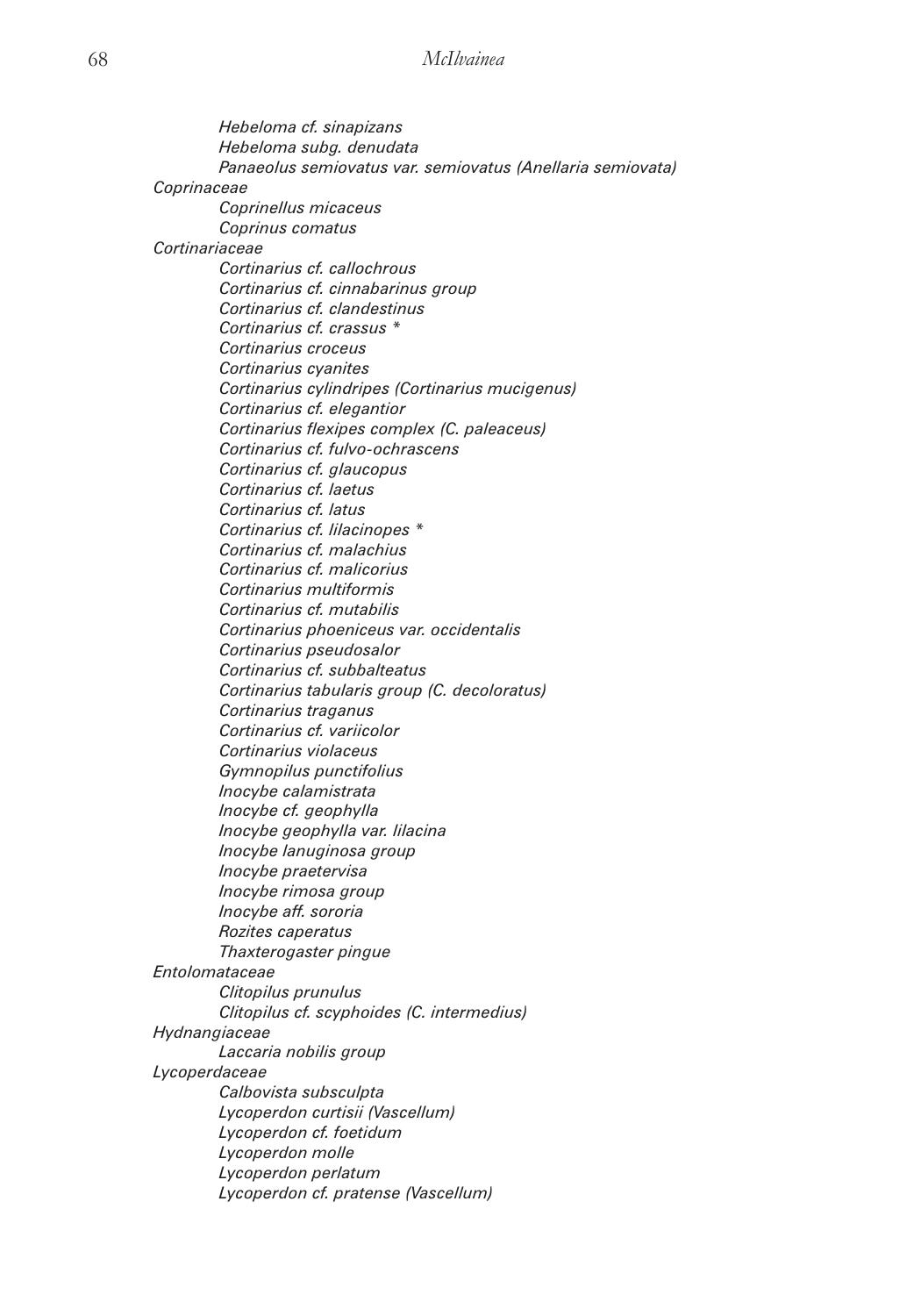*Lycoperdon pyriforme Nidulariaceae Crucibulum laeve Nidularia deformis Pleurotaceae Pleurotus ostreatus Pluteaceae Amanita cf. amerimuscaria (Tulloss & J. Geml. nom. prov.) Amanita aprica Amanita muscaria var. alba (A. amerimuscaria nom. prov.) Amanita muscaria var. formosa (A. amerimuscaria nom. prov.) Amanita muscaria var. muscaria (A. amerimuscaria nom. prov.) Amanita aprica Amanita cf. pachycolea Amanita pantherina Amanita vaginata group Pluteus aff. pouzarianus \* Strophariaceae Hypholoma capnoides Hypholoma fasciculare Pholiota aurivella group Pholiota flammans Pholiota lubrica Pholiota populnea (Pholiota destruens) Psilocybe coprophila Stropharia ambigua Stropharia hornemannii Tricholomataceae Calocybe carnea Catathelasma ventricosum (Catathelasma ventricosa) Chrysomphalina chrysophylla (Gerronema) Clitocybe nebularis Clitocybe odora var. pacifica Cystodermella cf. granulosa (Cystoderma granulosum) Gymnopus acervatus Hemimycena lactea Hygrocybe conica Hygrophorus agathosmus Hygrophorus chrysodon Hygrophorus erubescens Hygrophorus olivaceoalbus Hygrophorus cf. pacificus Hygrophorus pudorinus Hygrophorus purpurascens Leucopaxillus albissimus Leucopaxillus gentianeus Lyophyllum connatum Lyophyllum decastes Mycena adonis complex Mycena pura Tricholoma imbricatum Tricholoma saponaceum var. saponaceum Tricholoma vaccinum Tricholoma virgatum group*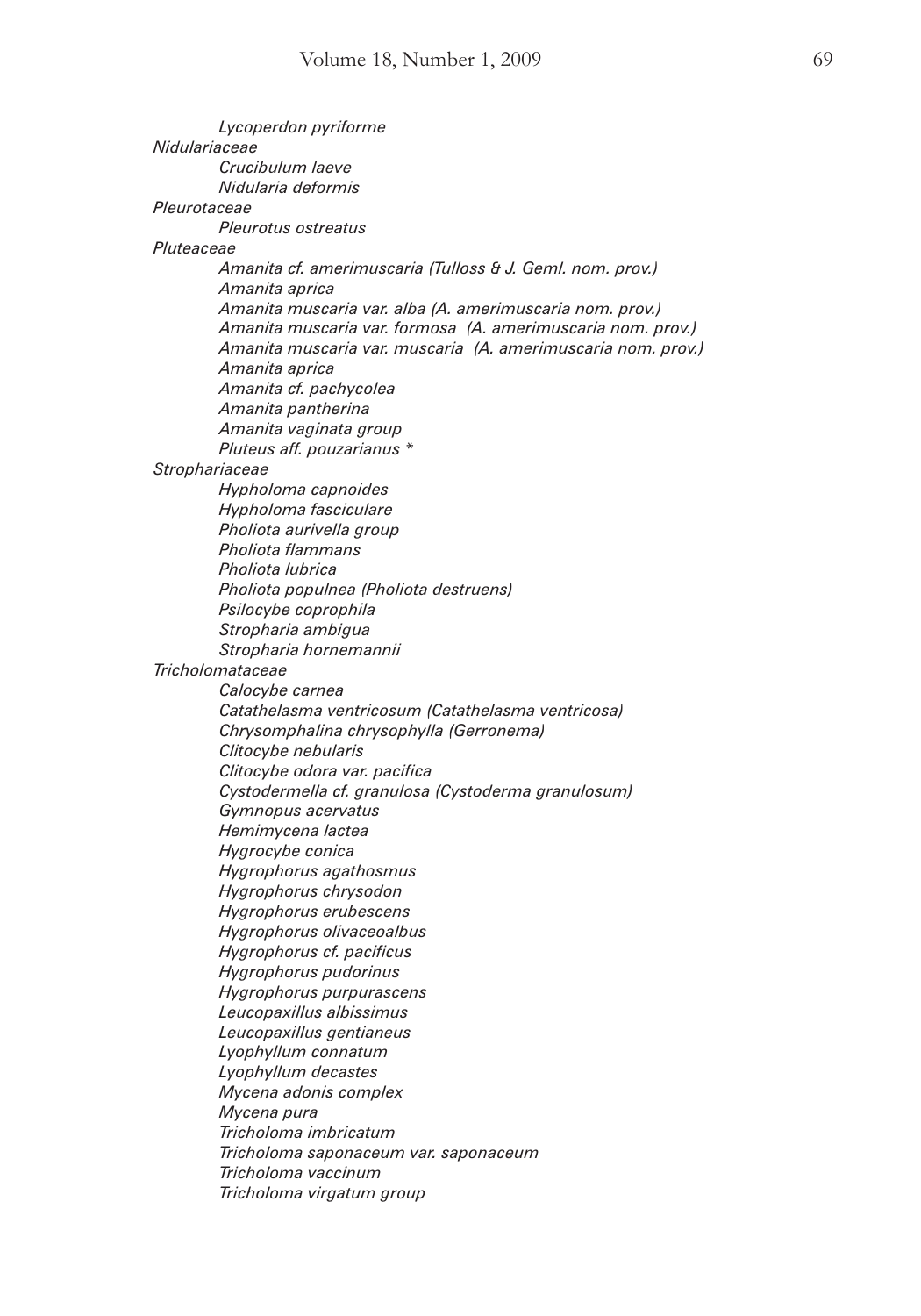|                         | Tricholomopsis rutilans                         |
|-------------------------|-------------------------------------------------|
|                         | Xeromphalina cauticinalis                       |
| <i><b>Boletales</b></i> |                                                 |
| <i>Boletaceae</i>       |                                                 |
|                         | <b>Boletus calopus</b>                          |
|                         | <b>Boletus chrysenteron (Xerocomus)</b>         |
|                         | <b>Boletus edulis</b>                           |
|                         | <b>Boletus rubripes</b>                         |
|                         | <b>Boletus</b> smithii                          |
|                         | <b>Boletus spadiceus (Xerocomus)</b>            |
|                         | Chalciporus piperatus                           |
|                         | Leccinum fibrillosum                            |
|                         | Leccinum insigne                                |
|                         | Gomphidiaceae                                   |
|                         | Chroogomphus pseudovinicolor                    |
|                         | Chroogomphus vinicolor                          |
|                         | Gomphidius glutinosus                           |
|                         | Gomphidius subroseus                            |
| Paxillaceae             |                                                 |
|                         | Paxillus atrotomentosus                         |
|                         | Rhizopogonaceae                                 |
|                         | Rhizopogon cf. evadens                          |
| Suillaceae              |                                                 |
|                         | Suillus albivelatus                             |
|                         | Suillus brevipes                                |
|                         | Suillus cavipes                                 |
|                         | Suillus flavidus (Suillus umbonatus)            |
|                         | Suillus grevillei                               |
|                         | Suillus lakei *                                 |
|                         | Suillus ochraceoroseus (Fuscoboletinus)         |
|                         | Suillus subolivaceus                            |
|                         | Suillus tomentosus                              |
|                         | Suillus viscidus (Fuscoboletinus aeruginascens) |
| Cantharellales          |                                                 |
|                         | Cantharellaceae                                 |
|                         | Cantharellus cibarius var. roseocanus           |
| Hydnaceae               |                                                 |
|                         | Hydnum albidum                                  |
|                         | Hydnum repandum var. repandum                   |
|                         | Hydnum umbilicatum                              |
| Dacrymycetales          |                                                 |
|                         | Dacrymycetaceae                                 |
|                         | Dacrymyces palmatus s.l.                        |
| Hymenochaetales         |                                                 |
|                         | Hymenochaetaceae                                |
|                         | Coltricia cinnamomea                            |
|                         | Coltricia perennis                              |
|                         | Inonotus tomentosus *                           |
|                         | Phellinus cf. chrysoloma                        |
|                         | Phellinus tremulae                              |
| Phallales               |                                                 |
|                         | Gomphaceae                                      |
|                         | Clavariadelphus truncatus                       |
|                         | Gomphus bonarii                                 |
|                         |                                                 |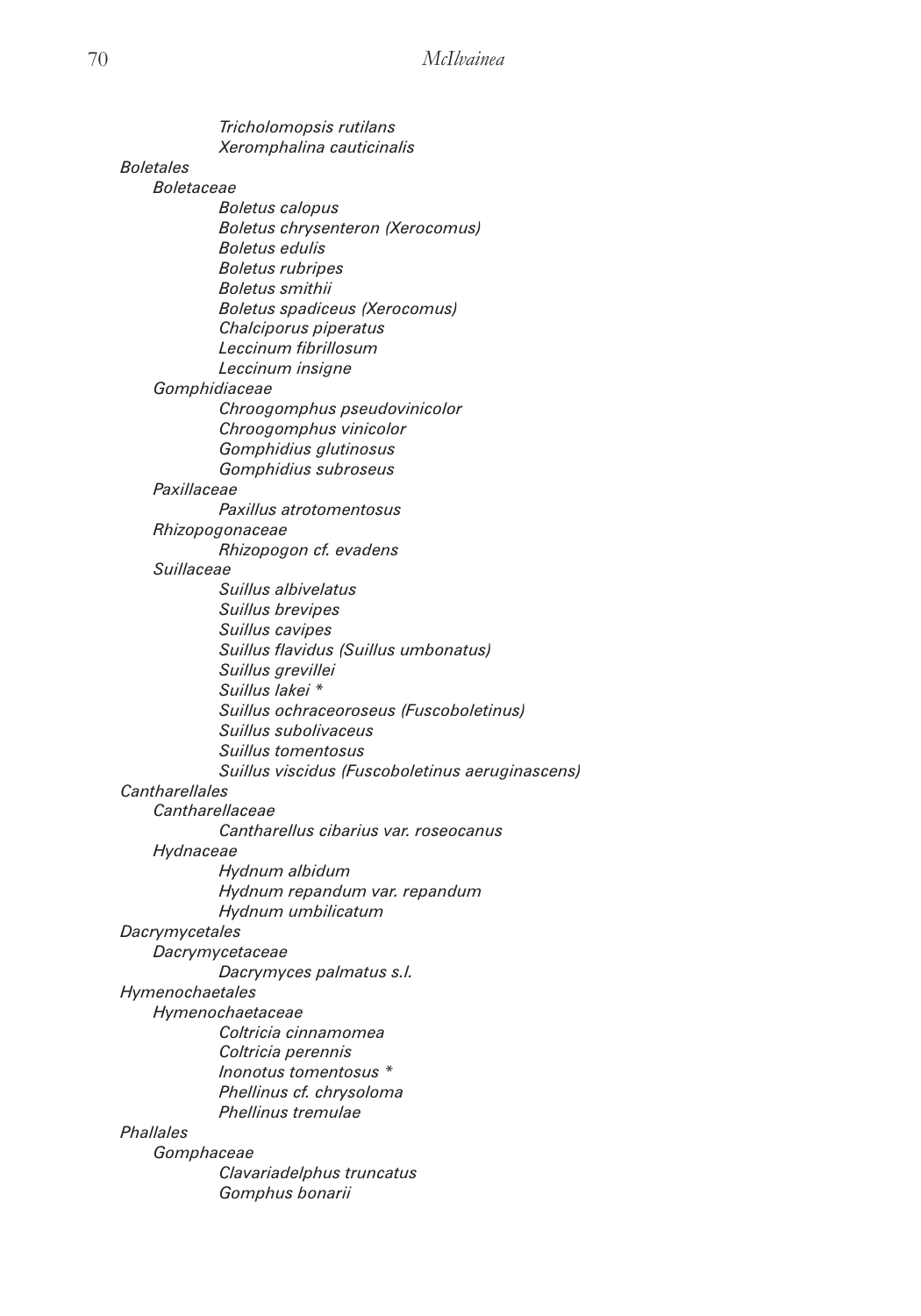|             | Gomphus floccosus                    |
|-------------|--------------------------------------|
|             | Ramariaceae                          |
|             | Ramaria cystidiophora var. fabiolens |
|             | Ramaria largentii                    |
|             | Ramaria cf. rubricarnata             |
|             | Ramaria sandaracina var. sandaracina |
|             | Ramaria testaceoflava                |
|             | Ramaria thiersii                     |
| Polyporales |                                      |
|             | Albatrellaceae                       |
|             | Albatrellus avellaneus               |
|             | Albatrellus ellisii                  |
|             | Albatrellus flettii                  |
|             | Albatrellus ovinus                   |
|             | Jahnoporus hirtus                    |
|             | Cystostereaceae                      |
|             | Cystostereum murraii                 |
|             | Fomitopsidaceae                      |
|             | Fomitopsis pinicola                  |
|             | Gloeophyllaceae                      |
|             | Gloeophyllum sepiarium               |
|             | Hapalopilaceae                       |
|             | Climacocystis borealis               |
|             | Ischnoderma resinosum                |
|             | Hyphodermataceae                     |
|             | Hyphoderma setigerum                 |
|             | Hypochnicium polonense               |
|             | Polyporaceae                         |
|             | Cryptoporus volvatus                 |
|             | Neolentinus lepideus                 |
|             | Oligoporus leucospongia              |
|             | Perenniporia subacida                |
|             | Phaeolus schweinitzii                |
|             | Polyporus badius                     |
|             |                                      |
|             | Polyporus elegans                    |
|             | Pycnoporellus alboluteus             |
| Russulales  | Trichaptum abietinum                 |
|             |                                      |
|             | Echinodontiaceae                     |
|             | Echinodontium tinctorium             |
|             | Peniophoraceae                       |
|             | Peniophora aurantiaca                |
|             | Russulaceae                          |
|             | Lactarius circellatus var. borealis  |
|             | Lactarius cf. deterrimus             |
|             | Lactarius hepaticus                  |
|             | Lactarius cf. oculatus               |
|             | Lactarius cf. olympianus             |
|             | Lactarius repraesentaneus            |
|             | Lactarius rubrilacteus               |
|             | Lactarius rufus                      |
|             | Lactarius scrobiculatus group        |
|             | Russula aeruginea                    |
|             | Russula brevipes var. acrior         |
|             |                                      |